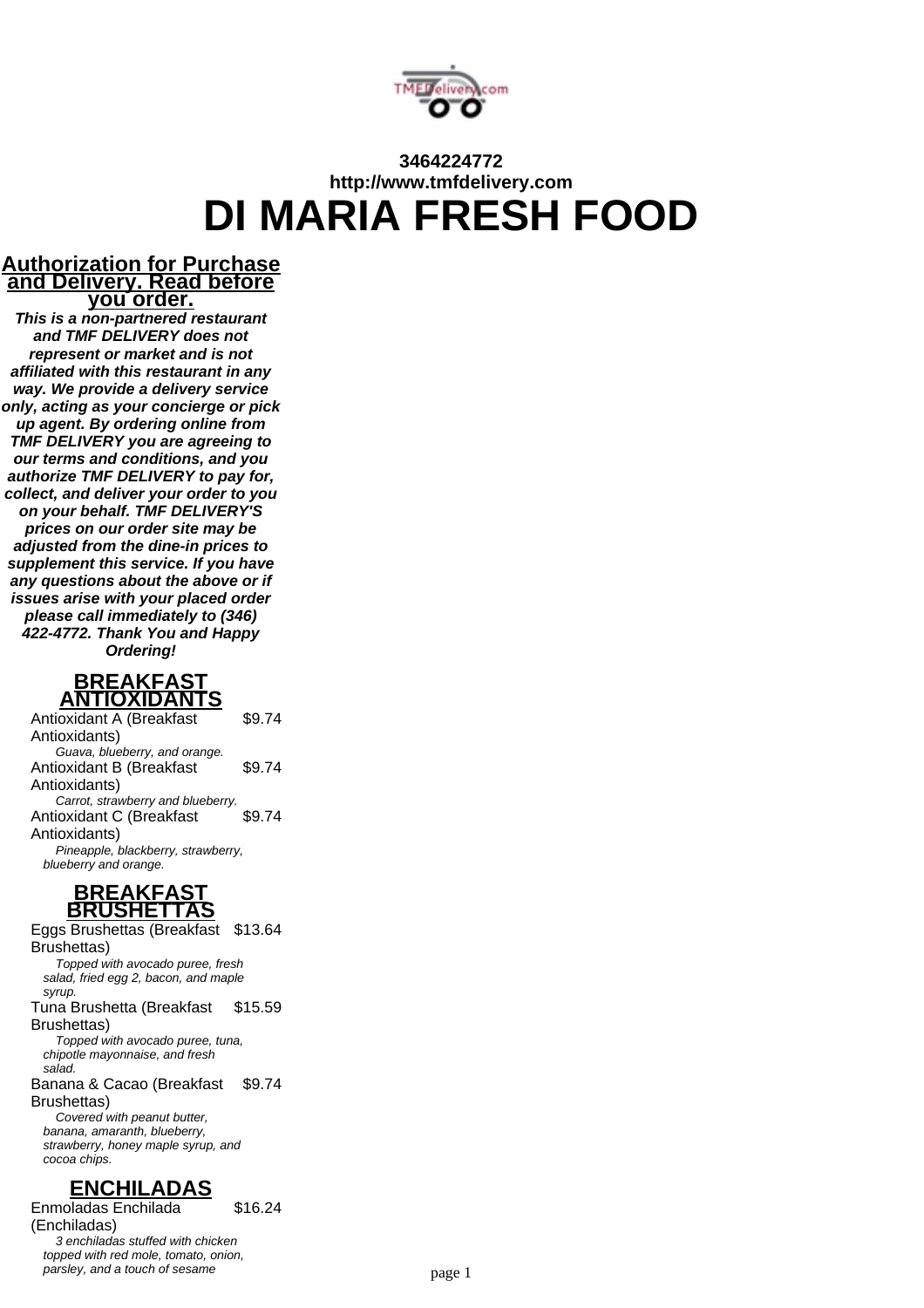#### seeds.

Verdes Enchiladas (Enchiladas) 3 enchiladas with green sauce, fresh cheese, lettuce, onion, sour cream, avocado, and tomato. Suizitas Enchilada (Enchilada\$) 6.24 3 enchiladas stuffed with chicken, mushrooms, and tomato. Topped

with green sauce, sour cream, and grated cheese. Chilaquiles (Enchiladas) Corn chips in sauce, sour cream, fresh cheese, and onion accompanied by black beans.

Bean Chilaquiles (Enchiladas) Corn chips in black chipotle sauce, sour cream, fresh cheese, and red onion accompanied by avocado. Enfrijoladas (Enchiladas)

3 tortillas dipped in black bean chipotle sauce with sour cream, fresh cheese, tomato, onions and chili stuffed with chicken, eggs, or tofu.

Enchiladas Tex Mex

#### (Enchiladas)

3 enchiladas covered in red gravy chili ancho sauce, yellow cheese accompanied with beans and rice.

Enchiladas with Cheese \$13.64

(Enchiladas)

3 enchiladas with yellow cheese, covered with red chili ancho gravy sauce accompanied with beans & rice.

Cilaquiles Di Maria (Enchiladas) 8.84 Red chilaquiles, fresco cheese, beans, 2 eggs, beef fajita & avocado.

Fruit Bowl (Breakfast Fruit & \$10.39

#### **BREAKFAST FRUITS & PANCAKES**

Pancakes) Banana, papaya, apple with yogurt, amaranth, pecan, sunflower seeds and granola. Oats (Breakfast Fruit & Pancakes) \$7.80 Oats with blueberries, milk, pumpkin seeds, blueberry, and strawberry with honey. Pancakes (Breakfast Fruit & \$11.69 Pancakes) 3 hot cakes of whole wheat flour, raisins and oats, with cream cheese, and red fruits. Chia (Breakfast Fruit & Pancakes) \$7.14 Chia pudding served with yogurt, soy milk, coconut, and cocoa pcs. Red Bowl (Breakfast Fruit & Pancakes) \$9.74 Combination of red fruits with yogurt, peanut butter, and granola (a combination of fiber with antioxidants). Coconut Bowl (Breakfast Frui\$11.69 & Pancakes) Yogurt with coconut served with cereal, seasonal fruits, and grilled peach. Supreme Bowl (Breakfast Fruß11.69 & Pancakes) Combination of fruits of the season in an ideal proportion. **KIDS MENU** Kids Small Yogurt (Kids Menu)\$3.90

#### Cereal with yogurt, strawberries, and chocolate chips. Kids Pancakes (Kids Menu) \$4.55 1 whole-wheat pancake accompanied with fruit pieces. example 2 page 2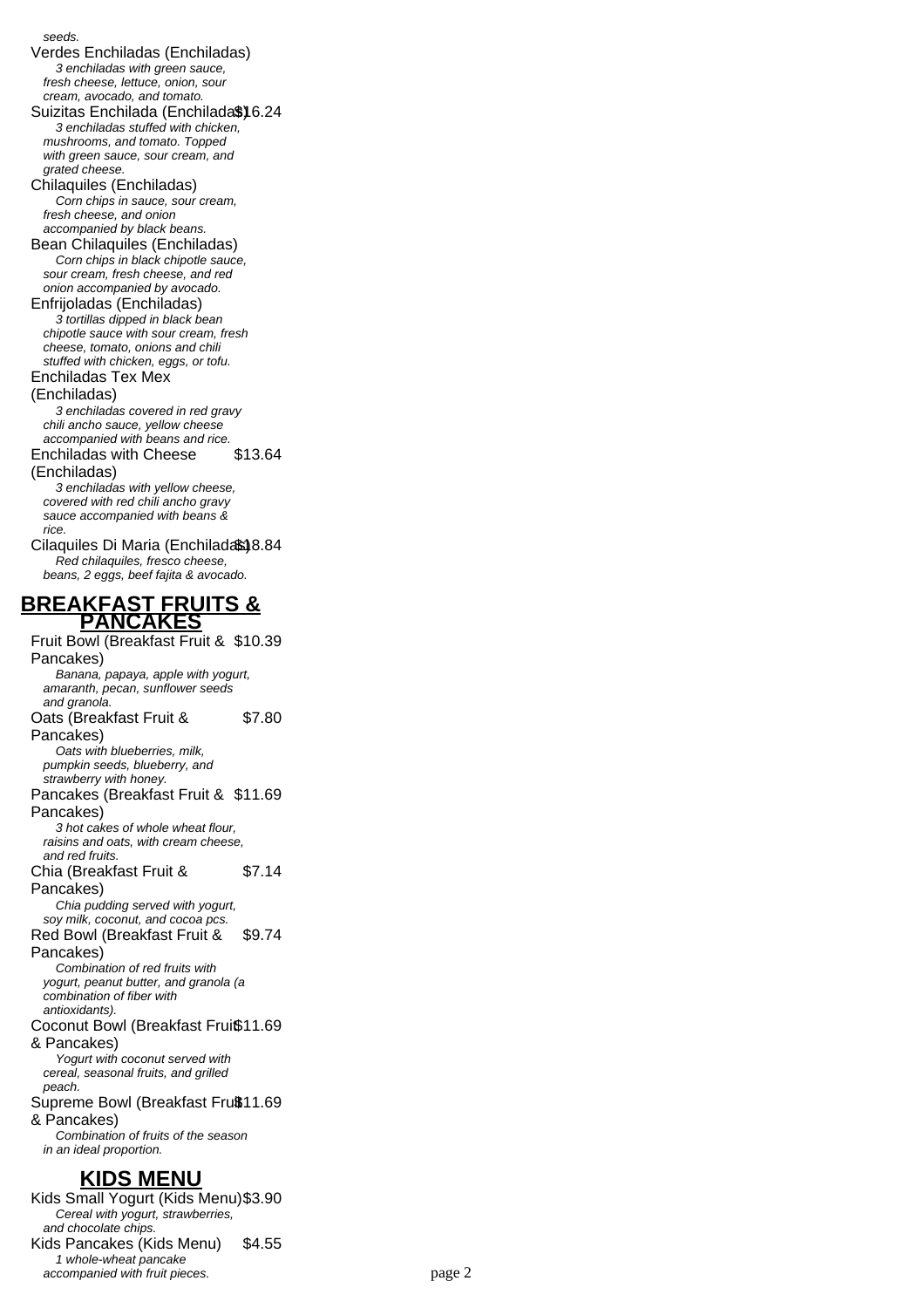Kids Little Omelette (Kids Menu) \$5.20 2 eggs in an omelette with cheese and turkey ham. Kids Little Eggs (Kids Menu) \$5.20 2 scrambled eggs with rich cheese and turkey ham, accompanied with toast. Kids Little Eggs (Kids Menu) \$5.20 2 scrambled eggs with rich cheese and turkey ham, accompanied with toast. Kids Little Quesadillas (Kids Menu) \$4.93 2 turkey ham quesadillas, accompanied by lettuce, carrot, and cucumber. Kids Small Molletes (Kids Menu) \$4.55 Whole wheat toast with beans and gratin cheese. Kids Small Sandwich (Kids Menu) \$5.84 Ham and cheese sandwich accompanied with apple strips. Kids Mini Burgers (Kids Menu) \$5.84 3 mini chicken burgers with cheese. Kids Chicken Soup (Kids Menu\$4.55 Tomato broth with rice, shredded chicken accompanied with avocado. Kids La Pasta (Kids Menu) \$5.20 Spaghetti with tomato sauce and gratin cheese. Kids Cream Spaghetti (Kids Menu) \$5.20 Spaghetti with cream and gratin cheese. Kids Crazy Chicken (Kids Menu) \$6.49 Chicken stuffed with ham and cheese accompanied by grated carrot, tomato and cucumber. Kids Nuggets (Kids Menu) \$6.49 4 chicken nuggets accompanied by fresh lettuce and grated carrots. Kids Little Fish (Kids Menu) \$7.14 Breaded fish with grated carrot, tomato and cucumber garnish. Kids Fajita Taco (Kids Menu) \$7.14 1 beef fajita taco with refried beans.

#### **BREAKFAST OMELETTES**

Mushroom Omelette (Breakfa\$t11.68 Omelettes) 2 eggs with fresh mushrooms, spinach, onion, and cheese accompanied by a fresh salad. Vegetarian Omelette (Breakfast Omelettes) 2 eggs with broccoli, chard, and pumpkin bathed in Italian sauce accompanied by a fresh salad. Frittata Omelette (Breakfast \$11.04 Omelettes) 3 Italian tortilla style eggs, peppers, and onion accompanied by mashed potatoes. Bacon & Cheese Omelette (Breakfast Omelettes) 2 eggs with cheese, bacon, potatoes or salad. Ham & Cheese Omelette (Breakfast Omelettes) 2 eggs with ham, cheese, potatoes or salad.

#### **SANDWICHES**

Guzzler Sandwich \$12.34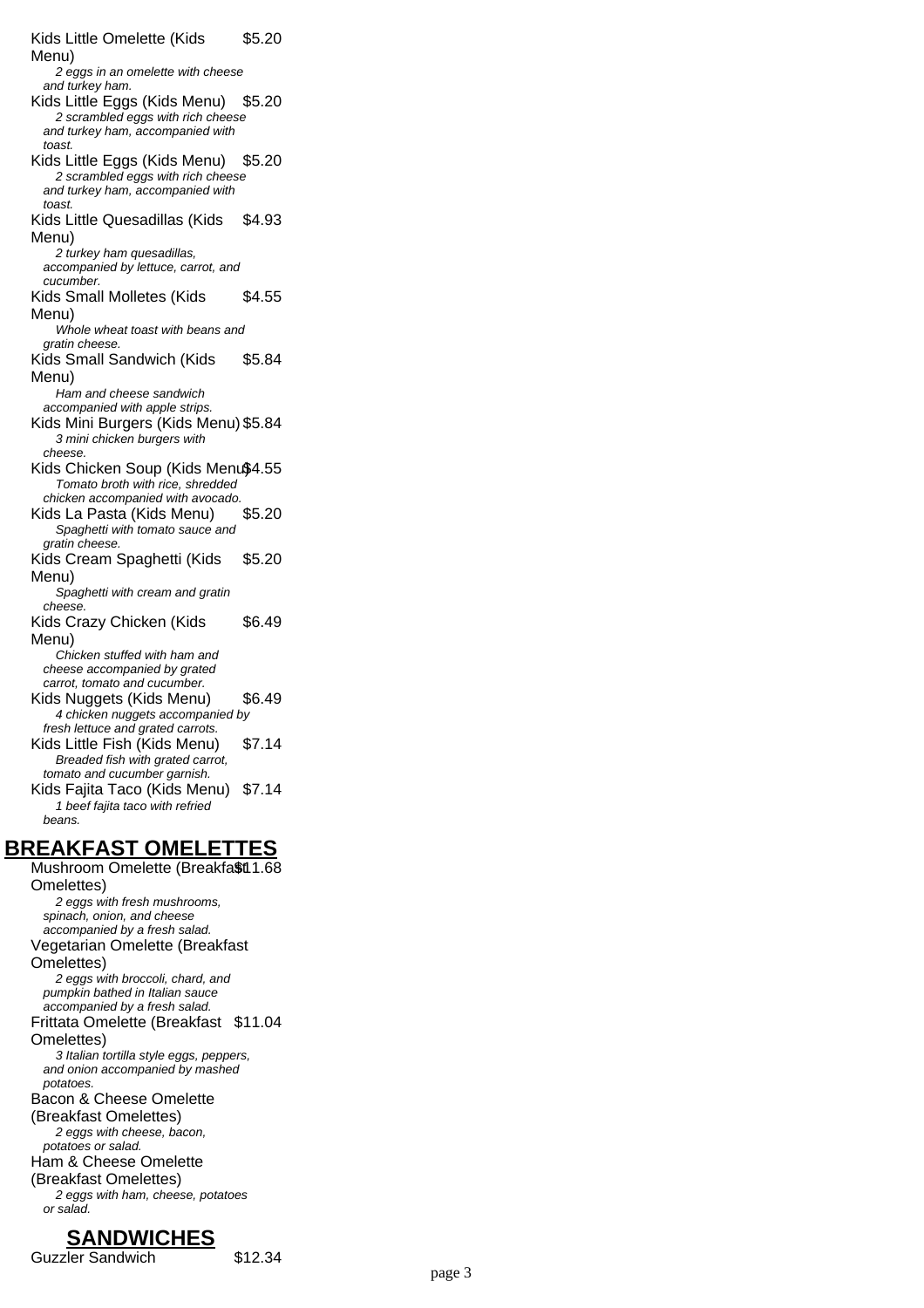(Sandwiches) Chicken, turkey ham, Chihuahua or panela cheese with vegetables and garlic mayonnaise. Served with sweet potato chips. Rooster Sandwich (Sandwiches) \$12.59 Chicken, panela or Chihuahua cheese with vegetables and garlic mayonnaise. Served with sweet potato chips. Reaper Sandwich (Sandwiches) \$12.59 Beef fillet, Chihuahua cheese, tomato with fine herbs, avocado, and fresh salad accompanied with sweet potato chips. Chief Sandwich (Sandwiches)\$12.34 Turkey ham, panela, or Chihuahua cheese with garlic mayonnaise and vegetables. Served with sweet potato chips. Molletes (Sandwiches) Crispy bread with a refried bean spread and grated cheese. Served with Mexican salsa. Veggie Sandwich (Sandwiche\$)1.04 Chihuahua or panela cheese with vegetable, cucumber, and garlic mayonnaise. Served with sweet potato chips. Salmon Sandwich (Sandwiches) \$14.94 Cream cheese, salmon, and sliced roasted onions in home-baked bread. Served with sweet potato chips. Crunchy Turkey Ham & Chee\$41.69 Sandwich (Sandwiches) Crispy Turkey Ham & Cheese sandwich served with fresh salad and sweet potato chips. Crunchy Bacon with Cheese \$14.94 Sandwich (Sandwiches) Crispy Bacon with Cheese sandwich, served with fresh salad and sweet potato chips. Crunchy Chicken with Cheese \$13.64 (Sandwiches) Crispy Chicken with Cheese sandwich served with fresh salad and sweet potato chips.

#### **BREAKFAST SHAKES WITH YOGURT**

Nutritious (Breakfast Shakes \$11.04 with Yogurt) Strawberry, banana, and yogurt. Delicious (Breakfast Shakes \$11.04 with Yogurt) Strawberry, pecan, and yogurt.

#### **BREAKFAST SMOOTHIES**

Hercules (Breakfast Smoothies) 1.04 Banana, chocolate, granola, and milk. Kumai (Breakfast Smoothies)\$11.04 Apple, strawberry, coconut, eggnog, and milk. Cocomom (Breakfast Smoothies) \$11.04 A lot of coconut, eggnog, and milk.

#### **BREAKFAST THE EGGS**

Eggs in a Pan (Breakfast The \$11.04 Eggs) 2 fried eggs, Chihuahua cheese, nopales, and a touch of bacon bathed in ranchera sauce accompanied by black beans from the pot. Mason Eggs (Breakfast The \$12.34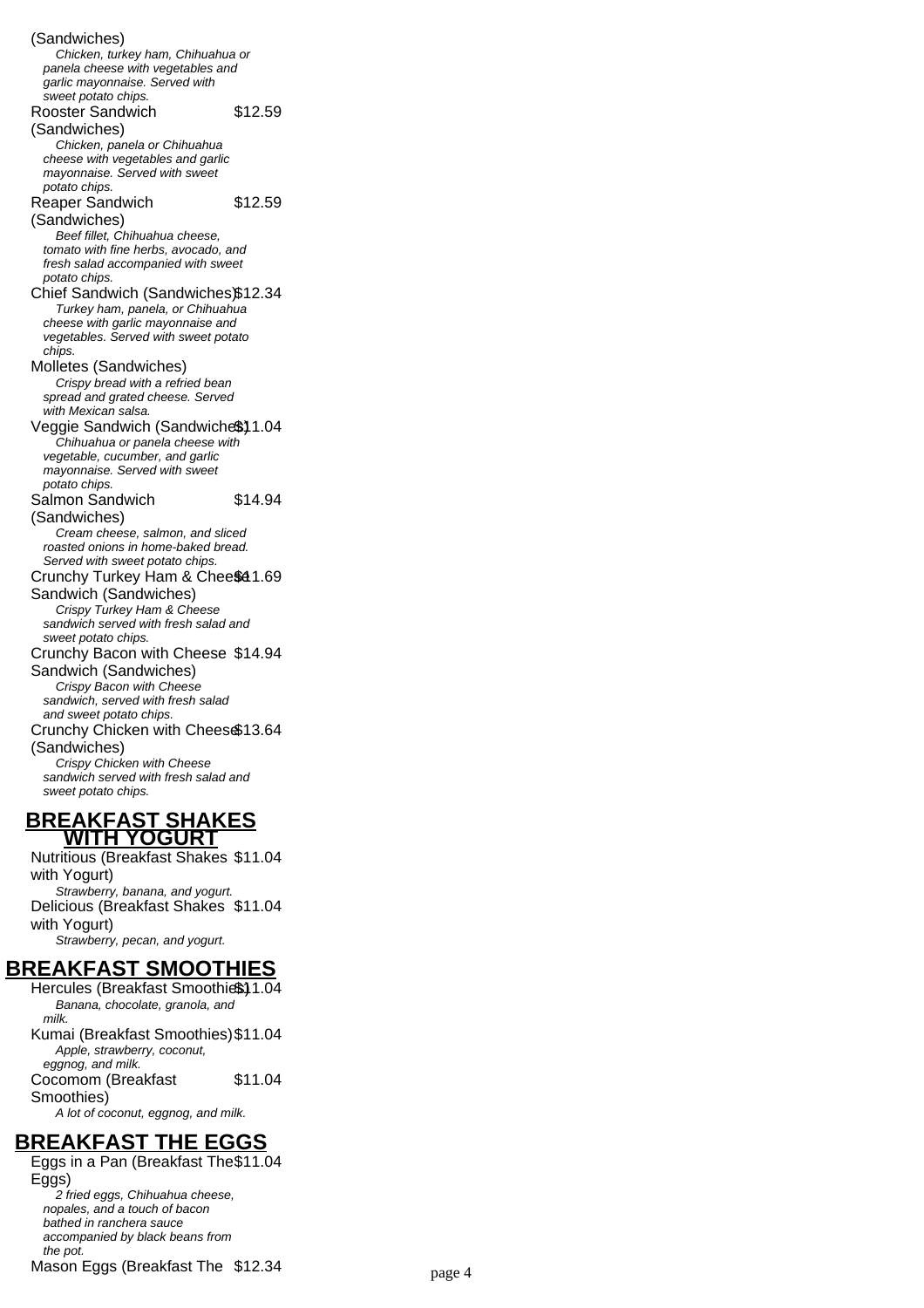Eggs) 2 scrambled eggs in green or ranchera sauce accompanied by refried black beans. Eggs with Bacon (Breakfast The Eggs) \$9.98 2 scrambled eggs with bacon accompanied by refried black beans. Eggs with Cheese (Breakfast \$11.04 The Eggs) 2 scrambled eggs with cheese and Turkey ham accompanied by refried black beans. Fortified Eggs (Breakfast The \$11.04 Eggs) 2 scrambled eggs with Chihuahua cheese, spinach, and accompanied by refried black beans. Fresh Eggs (Breakfast The Eggs) \$9.98 2 scrambled eggs with tomato, onion, and chopped serrano peppers accompanied by refried black beans. Poisonous Eggs (Breakfast The 1.29 Eggs) 2 scrambled eggs with turkey ham, spinach, Chihuahua cheese, tomato, lettuce, onion, and pepper accompanied by refried black beans. Motulenos Eggs (Breakfast The 1.69 Eggs) 2 fried eggs on fried tortilla and refried black beans with ham, cheese, fried peas, and fried plantains bathed in ranchera sauce. Ranchero Eggs (Breakfast The \$9.98 Eggs) 2 fried eggs on tortilla bathed in green or ranchera sauce accompanied by refried black beans. Classic Eggs (Breakfast The \$11.04 Eggs) 2 fried eggs served over Turkey ham and bread with potatoes with olive oil. **BREAKFAST WRAPS**

Egg Wrap (Breakfast Wraps) \$13.64 Scrambled egg, bacon, beans, spinach, and alfalfa sprouts with avocado dressing with chipotle and accompanied by a fresh salad. Turkey Wrap (Breakfast Wrap\$) 5.59

Grilled Turkey with cream cheese, cranberries, lettuce, tomato, and red onion with hibiscus flower dressing accompanied by a fresh salad.

Tofu Wrap (Breakfast Wraps)\$10.39 Tofu stirred with spicy, beans, spinach, and alfalfa sprouts with avocado dressing and chipotle accompanied by a fresh salad.

## **CAFETERIA**

Coffee (Locally Roasted) (Cafeteria) \$4.55 Vertere Coffee Hot Chocolate (Cafeteria) \$4.55<br>Soft Drinks (Cafeteria) \$3.25 Soft Drinks (Cafeteria) \$3.25<br>Bottled Water (Cafeteria) \$3.25 Bottled Water (Cafeteria) \$3.25<br>Sweet Ice Tea (Cafeteria) \$3.25 Sweet Ice Tea (Cafeteria) Unsweet Ice Tea (Cafeteria) \$3.25 Infusions (Hot Tea) (Cafeteria) \$3.25

## **COMBINED JUICES**

Combined Juice #1 (Combined \$9.10 Juices) Apple, lime, orange, and pineapple. Combined Juice #2 (Combined\$9.10 page 5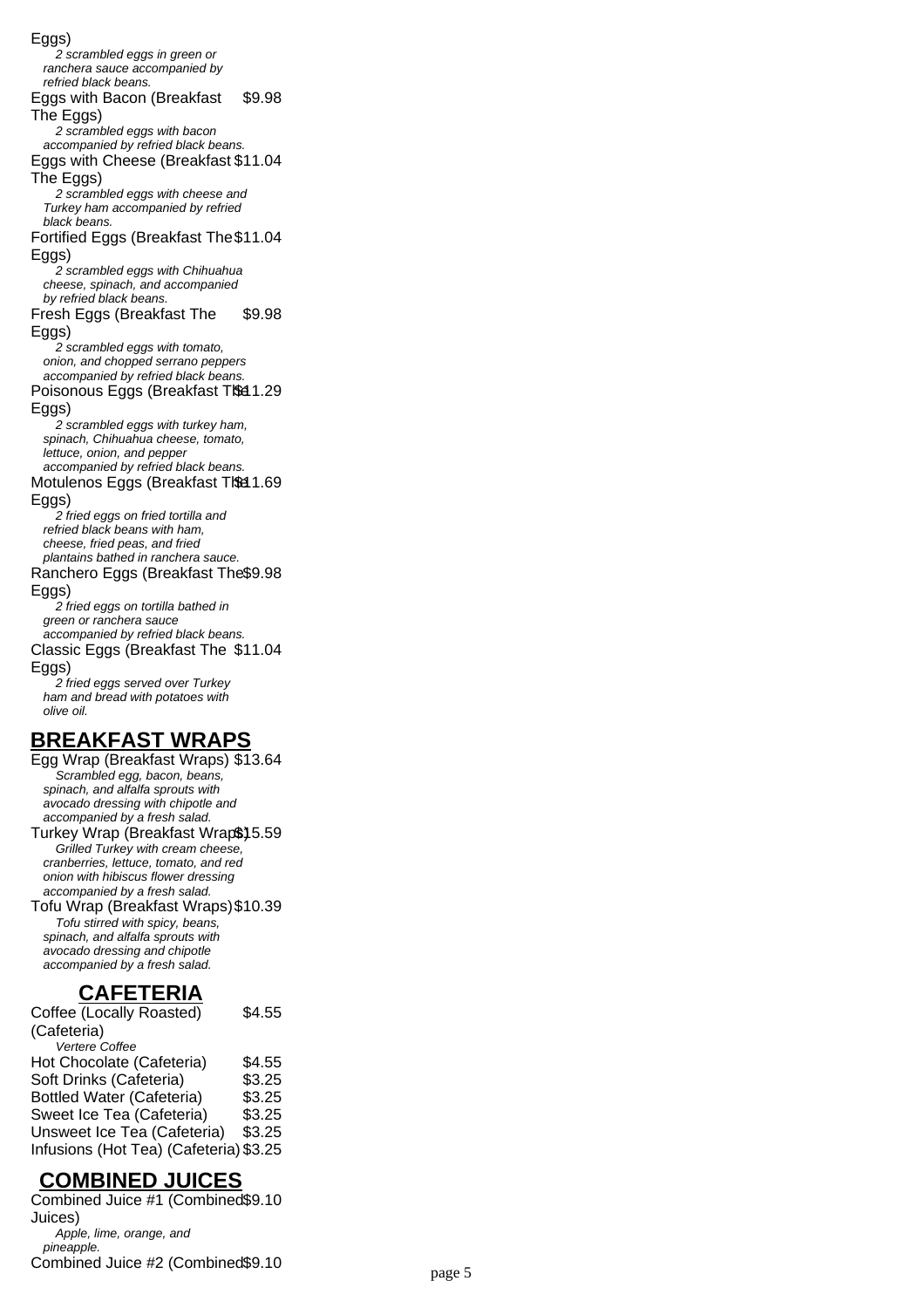Juices) Pineapple and orange. Combined Juice #3 (Combined \$9.10 Juices) Guava, pineapple, and orange. Combined Juice #4 (Combined \$9.10 Juices) Pineapple, lime, spinach, and orange. Combined Juice #5 (Combined \$9.10 Juices) Pineapple, strawberry, and orange. Combined Juice #6 (Combined \$9.10 Juices) Celery, spinach, carrot, and parsley. Combined Juice #7 (Combined \$9.10 Juices) Pineapple, beets, and ginger.

#### **COMBINED WATERS**

Horchata with Coconut (Combined Waters) \$5.84 Horchata with Cantaloupe (Combined Waters) \$5.84 Lemonade with Pineapple (Combined Waters) \$5.84 Pineapple with Mint (Combined \$5.84 Waters) Strawberry with Mint (Combined Waters) \$5.84 Coconut with Lime (Combined \$5.84 Waters)

#### **FRESH WATERS**

Jamaica (Fresh Waters) \$4.55 Orange (Fresh Waters) \$4.55 Watermelon (Fresh Waters) \$4.55

## **BURGERS**

Chicken Burger with Bacon \$13.64 (Burgers) Chicken breast, gratin Chihuahua cheese, bacon, tomato, cucumber, caramelized purple onion, fresh salad, and chipotle mayonnaise accompanied by sweet potato chips. Arrachera Steak Burger (Burgers) \$17.53 Skirt steak, Chihuahua cheese, lettuce, tomato, and avocado with French fries. Vegetarian Burger (Burgers) \$14.54 Soy meat, tomato, purple onion, avocado, garlic mayonnaise, and lettuce. Choice of sweet potato chips or French fries.

## **CEVICHES**

Tequila Fish Ceviche \$18.19

(Ceviches) Fish with cucumber, red onion, cherry tomato, cilantro, and tequila. Shrimp Ceviche (Ceviches) \$19.49 Shrimp, cucumber, cantaloupe, and red onion. Citrus Ceviche (Ceviches) \$18.19 Fish with cilantro, red onion, cucumber, and lime accompanied by

avocado. Pineapple Ceviche (Ceviches\$18.19 Fish with pineapple, tomato, red onion, cilantro, lime and serrano peppers.

# **PASTAS**

Popeye Pasta (Pastas) Spaghetti with sour cream, page 6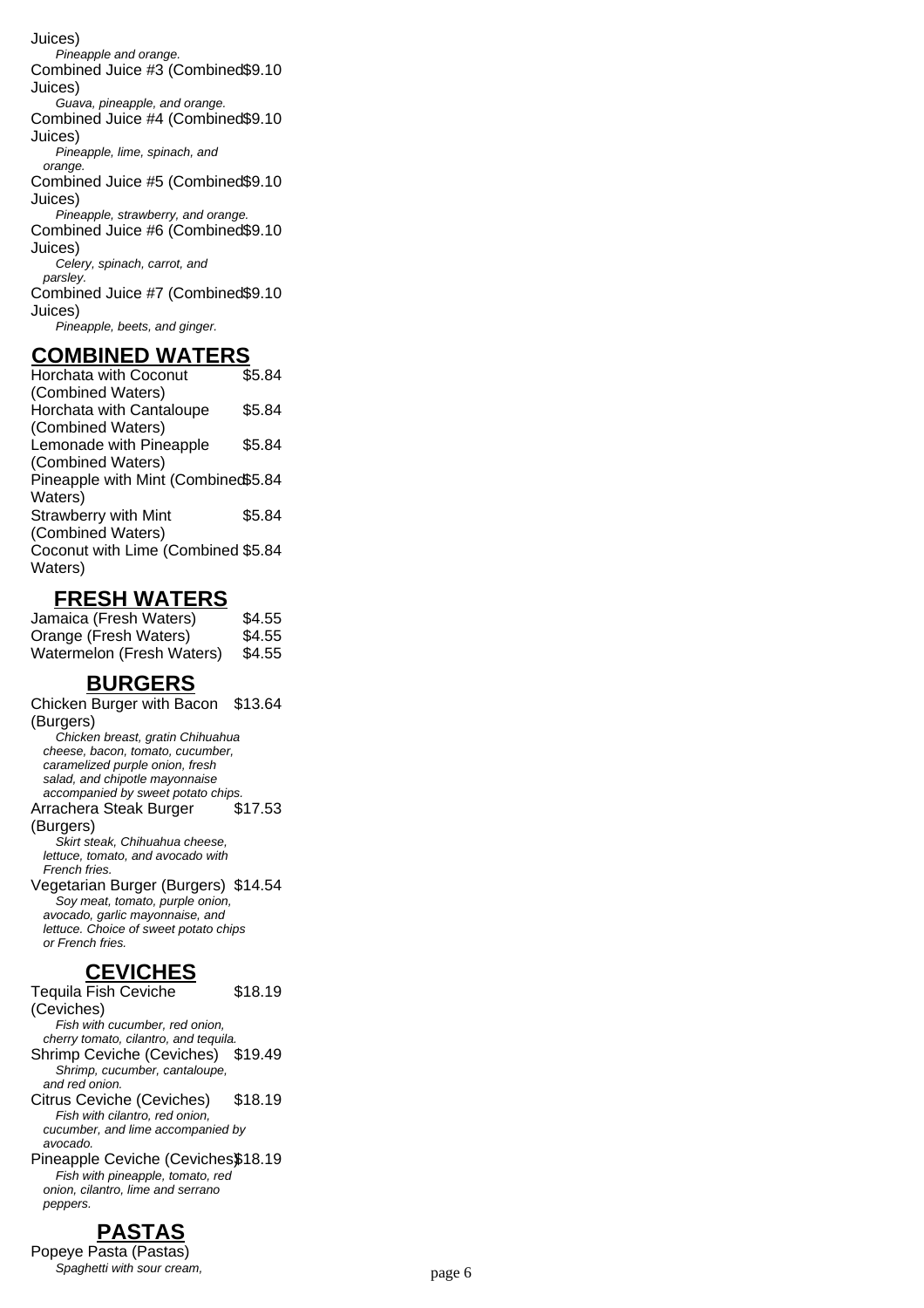spinach, mushroom, and parmesan cheese.

- Camarona Pasta (Pastas) \$24.00 Spaghetti with shrimp in tomato sauce with basil.
- Tuna Pasta (Pastas) \$25.20 Spaghetti with chipotle, cream, and tuna.
- Vegetarian Pasta (Pastas) \$16.80 Spaghetti with mushrooms, onion, tomato sauce, and parmesan cheese.

# **SALADS**

La Vita Salad (Salads) \$10.39 Combination of lettuce and kale, quinoa, caramelized pecan, pear and blueberry, and poppy seed dressing. Turkey Salad (Salads) \$16.88 Pieces of grilled Turkey marinated with guajillo dressing on a bed of lettuce, onion Cambray strips, coriander leaves, blueberries, and cherry tomato with hibiscus flower dressing. Savanna Salad (Salads) \$12.34 Combination of lettuce with goat cheese, peach, and caramelized pecan with balsamic dressing. Taco Salad (Salads) Mix Salad, tomato, avocado, sour

cream & cheddar cheese inside a taco shell. Choose ground beef or fajita beef or chicken fajita or shrimp.

# **SOUPS AND RICE**

Tortilla Soup (Soups and Rice\$11.04 Tomato soup with a touch of guajillo pepper, tortilla chips, panela cheese, pepper rings, and avocado. Vegetable Soup (Soups and \$11.69 Rice) Combination of vegetable and chicken. Bean Cream Soup (Soups an \$12.34 Rice) Beans cream with chipotle, tortilla chips, and sour cream. Setas Soup (Soups and Rice)\$11.04 Mushrooms and coconut with green beans, soy bean sprouts, peanuts, and ginger. Rice Feast (Soups and Rice)

Combination of brown, basmati and wild rice, soy bean sprouts, onion, broccoli, and spinach with soy sauce.

## **STARTERS**

Beets Carpaccio (Starters) \$6.49 Sheets of beet, goat cheese, caramelized pecan, arugula, and balsamic reduction. Tuna Montadito (Starters) \$10.39 3 cookies baked with chipotle mayonnaise, slices of tuna, avocado, crispy chives Cambray, and serrano pepper. Guacamole (Starters) \$7.80 Avocados, onion, cilantro, tomato, and cheese. Salmon Quesadillas (Starters\$15.59 Salmon, Chihuahua cheese accompanied with guacamole. Queso (Starters) \$7.80 Queso with Beef (Starters) \$11.68 Nachos Tex-Mex (Starters) Corn chips, ground beef, beans, cheese, cilantro, guacamole, cream, onion & jalapenos. Nachos Fajita (Starters) Corn chips, beef fajita, cheese, cilantro, onion, cream, guacamole, page 7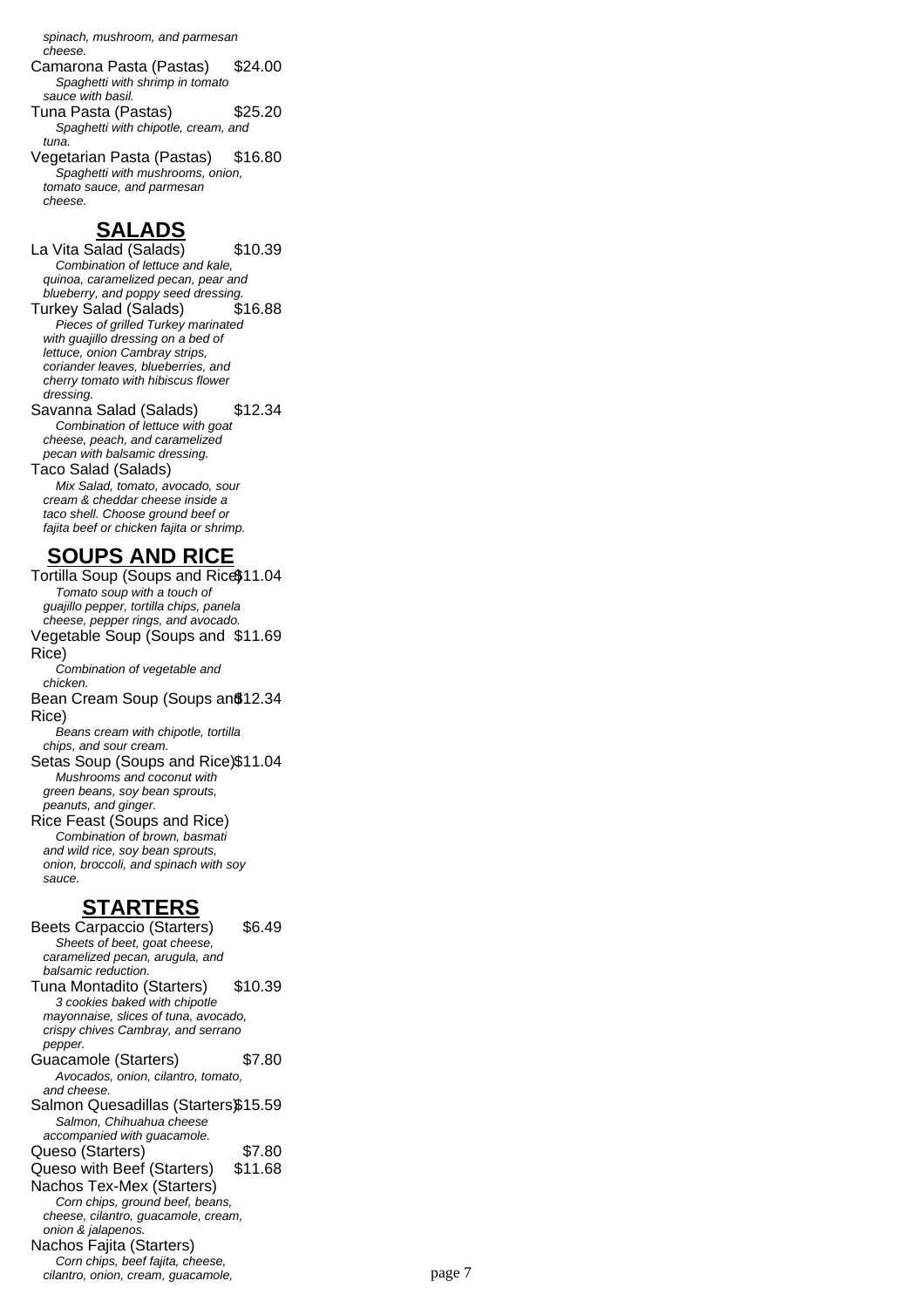beans & jalapenos. Shrimp Nachos (Starters) Corn chips, shrimp, white cheese, tomato sauce, cream, guacamole & jalapeno.

## **THE GOOD LAND (MEATS)**

Gratin Chicken (The Good Laßd6.88 (Meats))

Grilled chicken breast with mustard and Chihuahua gratin cheese. Choose your fresh salad or vegetables. Chicken Teriyaki (The Good \$16.88 Land (Meats)) Portions of chicken on a bed of soy

sprouts, carrots, Cambray onion, green beans, and broccoli with soy sauce in lime.

Arrachera Steak (The Good \$18.84 Land (Meats))

Beef skirt steak accompanied by 2 red enchiladas, guacamole, and refried beans.

Fajita (The Good Land (Meats)) Your choice of beef or chicken. grilled onion, green, and red peppers. Served with guacamole, rice and refried beans.

## **THE SEA (SEAFOOD)**

Tuna Teriyaki (The Sea (Seafood)) \$28.58 Tuna filet, bathed in soy sauce, accompanied by a combination of rice and fresh salad. Tropical Salmon (The Sea (Seafood)) \$27.28 Salmon fillet with fruit, cilantro, and Cambray onion. Served with a rice mix. Teriyaki Salmon (The Sea (Seafood)) \$27.28 Salmon fillet, bathed in soy sauce accompanied by a combination of rice and fresh salad. Shrimp Sizzler (The Sea (Seafood)) \$20.14 Seasoned with grilled organic seasonings, served with garlic mojo with ginger and sauteed vegetable garnish. Stuffed Fish (The Sea (Seafood)) \$24.04 Fish fillet stuffed with spinach. pecans, and cream cheese with tomato sauce. Served with rice mix. Caribbean Pineapple (The Se\$25.98 (Seafood)) Shrimp in butter, soy sauce with wine over rice and vegetables. Creamy Salmon (The Sea (Seafood)) \$25.98 Salmon with albana cream, white tuna with sauteed vegetables. Thai Fish (The Sea (Seafood)\$21.43 Grilled fish on sauteed vegetables, dipped in Thai tamarind sauce with cilantro, chili, and peanut flakes. Sweet Potato Salmon (The Se27.28 (Seafood)) Salmon over a bed of sweet potato puree, accompanied by rice and *vegetables.* Camarones a la Diabla (The \$20.46 Sea (Seafood)) Shrimp with a very spicy flavor, rice and salad. Camarones al Mojo de Ajo (T\$20.14 Sea (Seafood)) Mexican-style garlic shrimp is page 8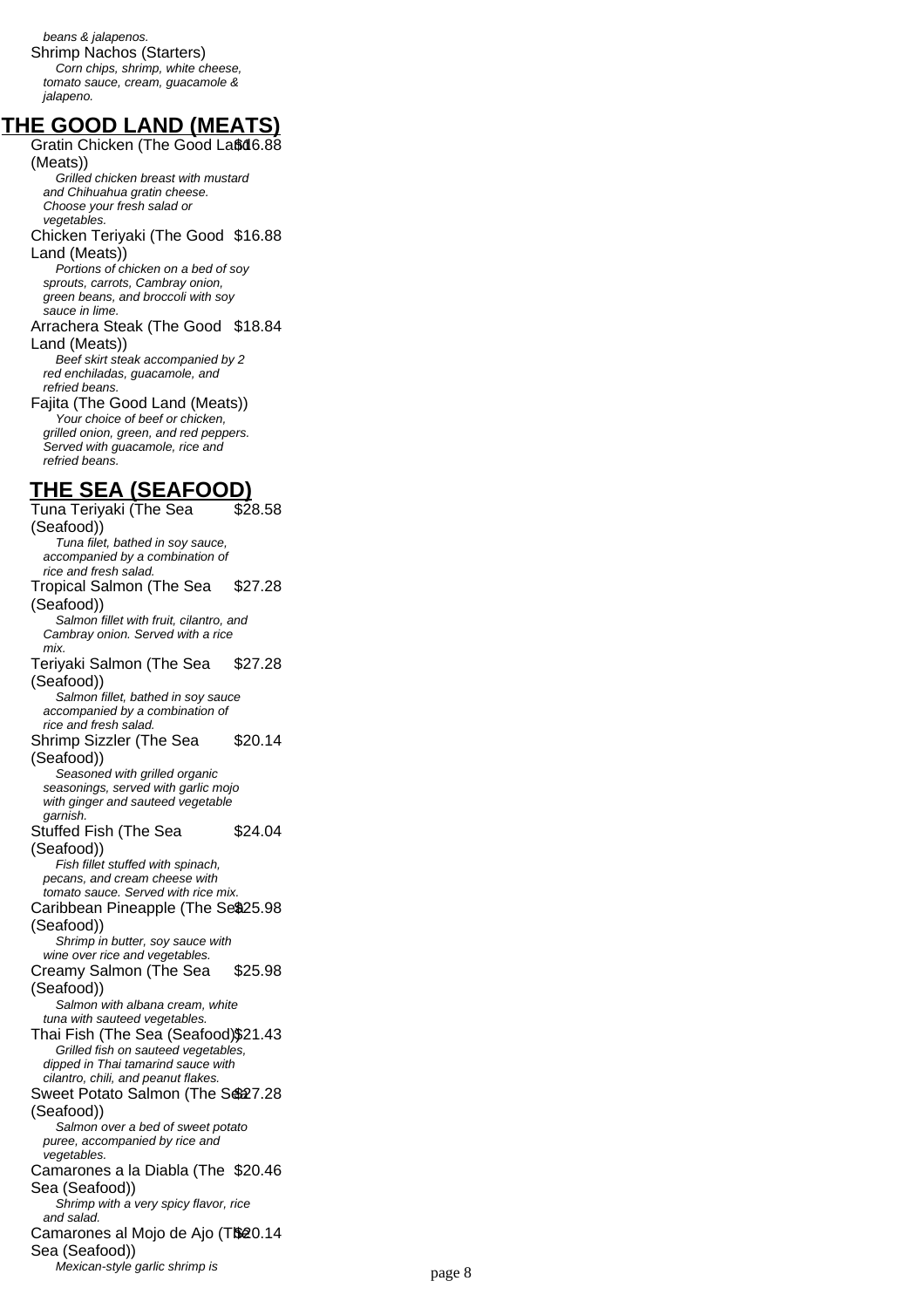simmered with butter, olive oil, and lots of garlic and onion, rice and salad. Fried Teriyaki Flounder (The \$20.14 Sea (Seafood)) Fried Teriyaki Flounder, mashed potato or FrenchFries, salad & avocado. Grilled Red Snapper (The Sea \$22.73 (Seafood)) Grilled red snapper with rice & salad. **THE SOUTH (TACOS & MEXICAN)** Chicken Tacos (The South \$16.88 (Tacos & Mexican)) 4 hard-shell tacos filled with chicken with fresh cheese, fresh salad, and sour cream accompanied with guacamole. Fajita Tacos (The South (Tacos & Mexican)) 3 corn tortillas with strips of grilled fajitas, green pepper, tomato, onion, nopales, and cilantro, garnished with guacamole. Turkey Tacos al Pastor (The \$18.19 South (Tacos & Mexican)) 3 corn tortillas with pieces of Turkey al pastor, pineapple, and cilantro accompanied with Mexican salsa. Vegetarian Tacos (The South \$11.04 (Tacos & Mexican)) 3 whole-wheat tortillas filled with soy meat, fresh salad, and grated carrot. Served with garlic mayonnaise. Quesadillas (The South (Tacc\$13.00 & Mexican)) 3 quesadillas stuffed with Chihuahua cheese, spinach, mushrooms, and onions accompanied with guacamole. Shrimp Tacos (The South (Tacos & Mexican)) \$16.87 Shrimp Tacos 3, rice & beans. Ribeye Tacos (The South (Tacos & Mexican)) \$16.87 Ribeye Tacos 3 USDA Choice, rice & beans. Mixed Tacos (The South (Tacos & Mexican)) \$18.17 Mixed Tacos 3, shrimp, beef, chicken, rice & beans. Alambre Mix (The South (Tac\$\$9.49 & Mexican)) Beef fajita, shrimp with cheese, green pepper, onion, bacon accompanied with rice & beans. Quesadilla with Fajita (The South (Tacos & Mexican)) 3 tortillas stuffed with Chihuahua cheese with fajita, accompanied with rice, beans, pico de gallo & cream. Quesadillas with Shrimp (The \$18.17 South (Tacos & Mexican)) 3 tortillas stuffed with Chihuahua cheese with shrimp, accompanied with rice, beans, pico de gallo & cream. Chicken Sausage Quesadillas \$16.24 (The South (Tacos & Mexican)) Chicken sausage, Chihuahua cheese accompanied with guacamole. Tostadas Mix (The South \$19.48

(Tacos & Mexican))

3 homemade tostadas, 1 ribeye, 1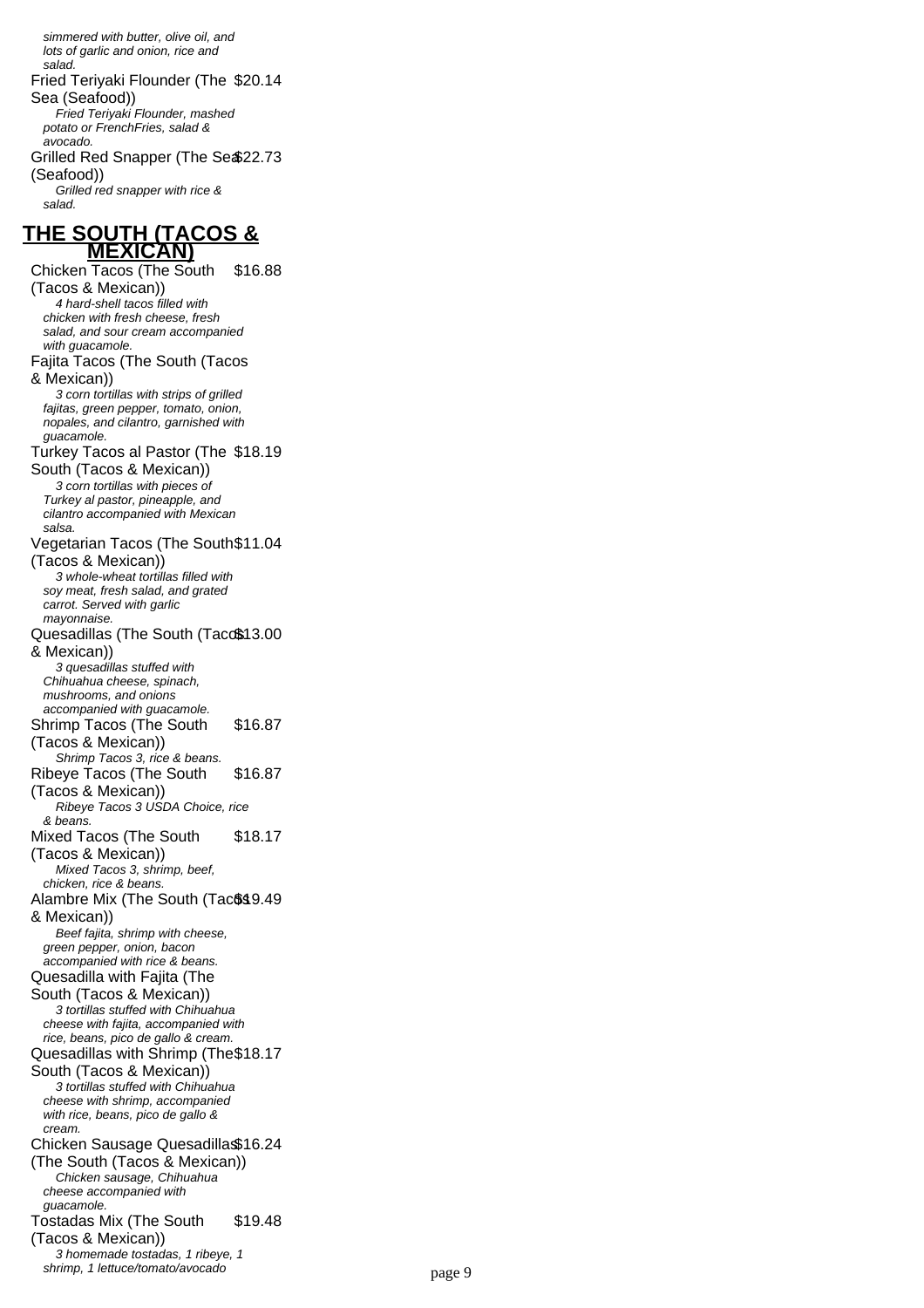accompanied with pico de gallo. Ribeye Tostadas (The South \$19.48 (Tacos & Mexican)) 3 homemade ribeye tostadas accompanied with pico de gallo. Shrimp Tostadas (The South \$20.77 (Tacos & Mexican)) 3 homemade shrimp tostadas accompanied with pico de gallo. Chicken Tostadas (The South \$18.17 (Tacos & Mexican)) 3 homemade chicken tostadas accompanied by pico de gallo. Carnitas (The South (Tacos & \$18.84 Mexican)) Boneless pork roast, totally tender and juicy, full of great flavor, and irresistibly delicious. Pozole (The South (Tacos & Mexican)) Traditional stew from Mexican cuisine, made from hominy with pork meat, can be seasoned and garnished with shredded lettuce or cabbage, chile peppers, onion, garlic, radishes, avocado, salsa or limes. Accompanied with tostadas. Teo Burrito (The South (Taco\$19.48 & Mexican)) Burrito in a large tortilla flour with beans, rice, and fajita. Vegetarian Tostadas (The South (Tacos & Mexican)) \$15.58 3 homemade tostadas, beans, lettuce/tomato/avocado accompanied with pico de gallo. Crispy Squash Tacos (The South (Tacos & Mexican)) \$15.59 3 Crispy Squash Tacos. Red Snapper Tacos (The Sout 20.77 (Tacos & Mexican)) Red Snapper Tacos with rice & pico de gallo. Fish Tacos (The South (Taco\$20.77 & Mexican)) Fish tacos with flounder, rice & beans.

## **BREAKFAST TACOS**

Egg, Bacon, Potato, Cheese (Breakfast Tacos) \$3.58 Breakfast taco with egg, bacon, potato, and cheese. Egg, Mushroom and Cheese \$3.25 (Breakfast Tacos) Breakfast taco with egg, mushroom and cheese. Egg, Mushroom, Spinach and \$3.25 Cheese Breakfast taco with egg, mushroom, spinach, and cheese.

## **DESSERTS**

Apple Cheesecake (Desserts) \$6.49 Corn Cheesecake (Desserts) \$8.45 Strawberries & Cream Parfait \$8.77 (Desserts) Tres Leches (Desserts) \$9.74 Tres Leches slice of cake.

## **GIN TONIC**

**Must order with food and show I.D. upon delivery.** Tonic of Jamaica and Black \$13.00 Pepper (Gin Tonic) Fruit Tonic (Gin Tonic) \$13.00 Herbal Tonic (Gin Tonic) \$13.00